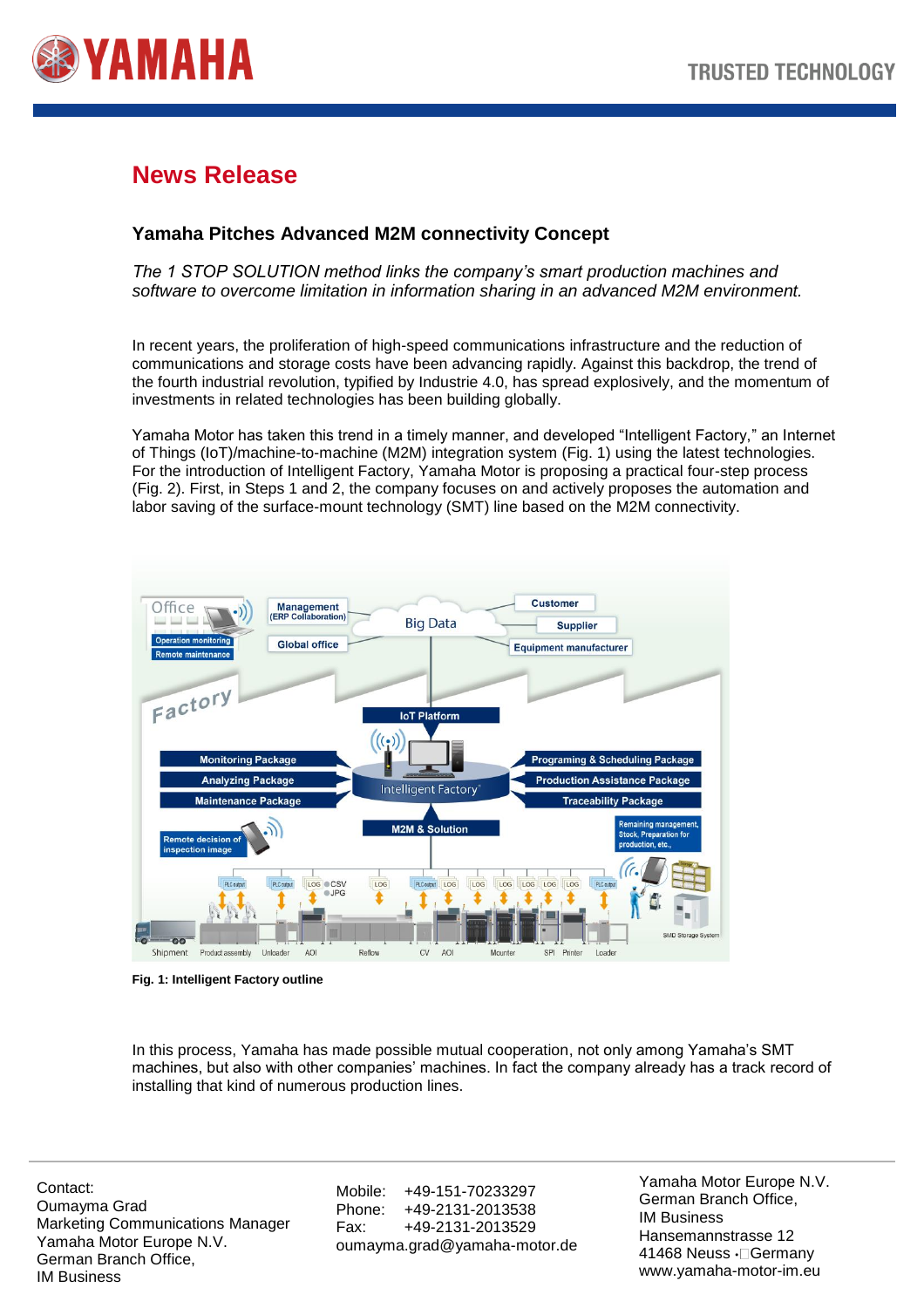

As a practical problem involving M2M linkages among machines of different manufacturers with various development concepts and business scales, there is a significant amount of proprietary information that cannot be mutually disclosed. Therefore, information sharing is virtually limited to standard basic information, such as board IDs and bad marks. In addition, it is considerably difficult for manufacturers with different resources and situations to simultaneously develop software for mutual cooperation. Hence, naturally, there is a limit to the synergetic effects that can be attained through cooperation.

| <b>GOAL</b>  |                                                          | Value                                                      | Technique•Method                                       |
|--------------|----------------------------------------------------------|------------------------------------------------------------|--------------------------------------------------------|
|              | $Sm$ EP $\ell$ !<br>The whole<br>company<br>level        | <b>Management</b><br><b>innovation</b>                     | <b>ERP / Global link</b>                               |
|              | $\mathbb{S}$ and $\mathbb{S}$<br><b>Factory</b><br>level | <b>Improve tasks and work</b><br>by applying auto learning | <b>Apply Al / AR</b>                                   |
| <b>START</b> | $S$ <sub>UII</sub> $2$<br>Line<br>level                  | <b>Productivity</b><br><b>Improved quality</b>             | <b>Visualization,</b><br><b>Cause analysis</b>         |
|              | STEP <sub>1</sub><br><b>Machine</b><br>level             | <b>Support maintenance,</b><br>operation monitoring        | <b>Connect and monitor</b><br>by internet all the time |

**Fig. 2: Steps to the introduction of Intelligent Factory**

### **1 STOP SOLUTION**



**Fig. 3: An example of 1 STOP SOLUTION Yamaha line**

To achieve advanced M2M connectivity that overcomes the said limits, Yamaha Motor vigorously promotes "1 STOP SOLUTION," the company's original concept. It solely uses Yamaha products to link intelligent SMT machines and software to maximize synergetic effects.

Yamaha Motor already has a full lineup of main machines on a mounting line: surface mount device (SMD) storage systems, printers, dispensers, screen printing inspection (SPI) machines, mounters, and automated optical inspection (AOI) systems. Connecting each machine on a mounting line comprising of these Yamaha products through advanced M2M connectivity without a black box in an

Contact: Oumayma Grad Marketing Communications Manager Yamaha Motor Europe N.V. German Branch Office, IM Business

Mobile: +49-151-70233297 Phone: +49-2131-2013538 Fax: +49-2131-2013529 oumayma.grad@yamaha-motor.de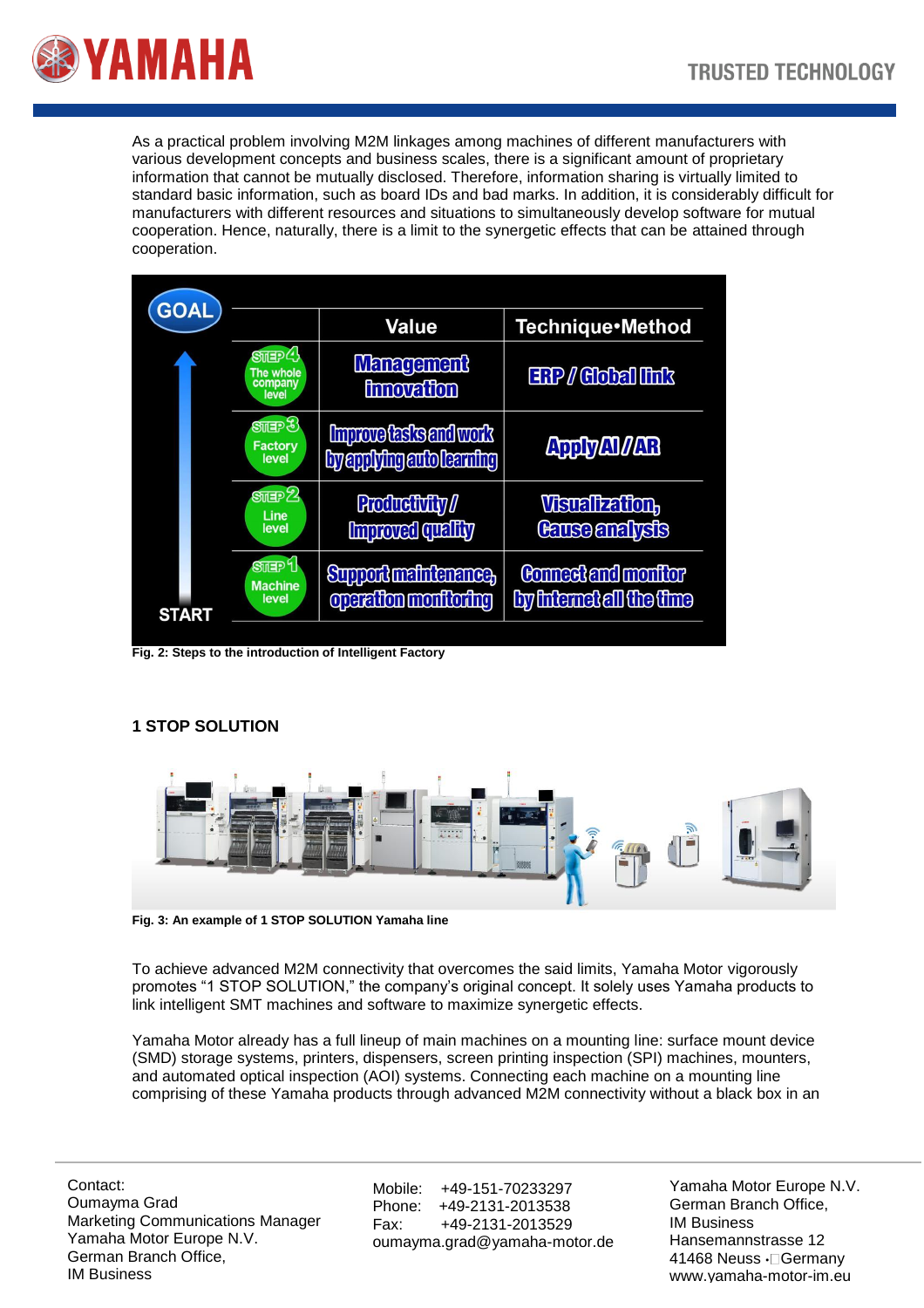

"Intelligent Factory" maximizes the effects of mutual cooperation of machines and software. Thus, it becomes possible to achieve a highly efficient mounting line through true total management.



**Photo 1: Delivery of components from the SMD storage system and transfer using AGV**

Figure 3 shows an example of a full Yamaha SMT line through "1 STOP SOLUTION." Some functions through M2M connectivity between machines, include 1) Transfer of instructions from the production plan, or board ID information read by the machine at the start, among machines enables production switchover and automatic setup changes on the total line without requiring special skills; 2) Upon the receipt of information on production switchover, components are delivered from the SMD storage system and transferred to arbitrary setup changeover locations specified through the linkage using the automated guided vehicle (AGV) to reduce the burden on the worker (Photo 1); 3) Feedback of print position from SPI to solder paste printer ensures stable print position accuracy (Fig. 4); 4) Feedforward of bad mark from SPI to mounter reduces takt time loss (Fig. 5); 5) Components that are needed to be supplied are notified from the mounter to the SMD storage system at the necessary timing in order of precedence to automatically deliver the necessary amounts of components and supply them at a time; 6) Feedback of defect information and instruction of stop command from AOI to mounter prevents the mounter from continuing to produce defective PCBs (Fig. 6); 7) SPI image of mounting defect found by AOI is instantaneously displayed, and at the same time, all related images, such as those of printer and mounter are shown to speedily determine the cause of defect (Fig. 7).

Contact: Oumayma Grad Marketing Communications Manager Yamaha Motor Europe N.V. German Branch Office, IM Business

Mobile: +49-151-70233297<br>Phone: +49-2131-2013538 +49-2131-2013538 Fax: +49-2131-2013529 oumayma.grad@yamaha-motor.de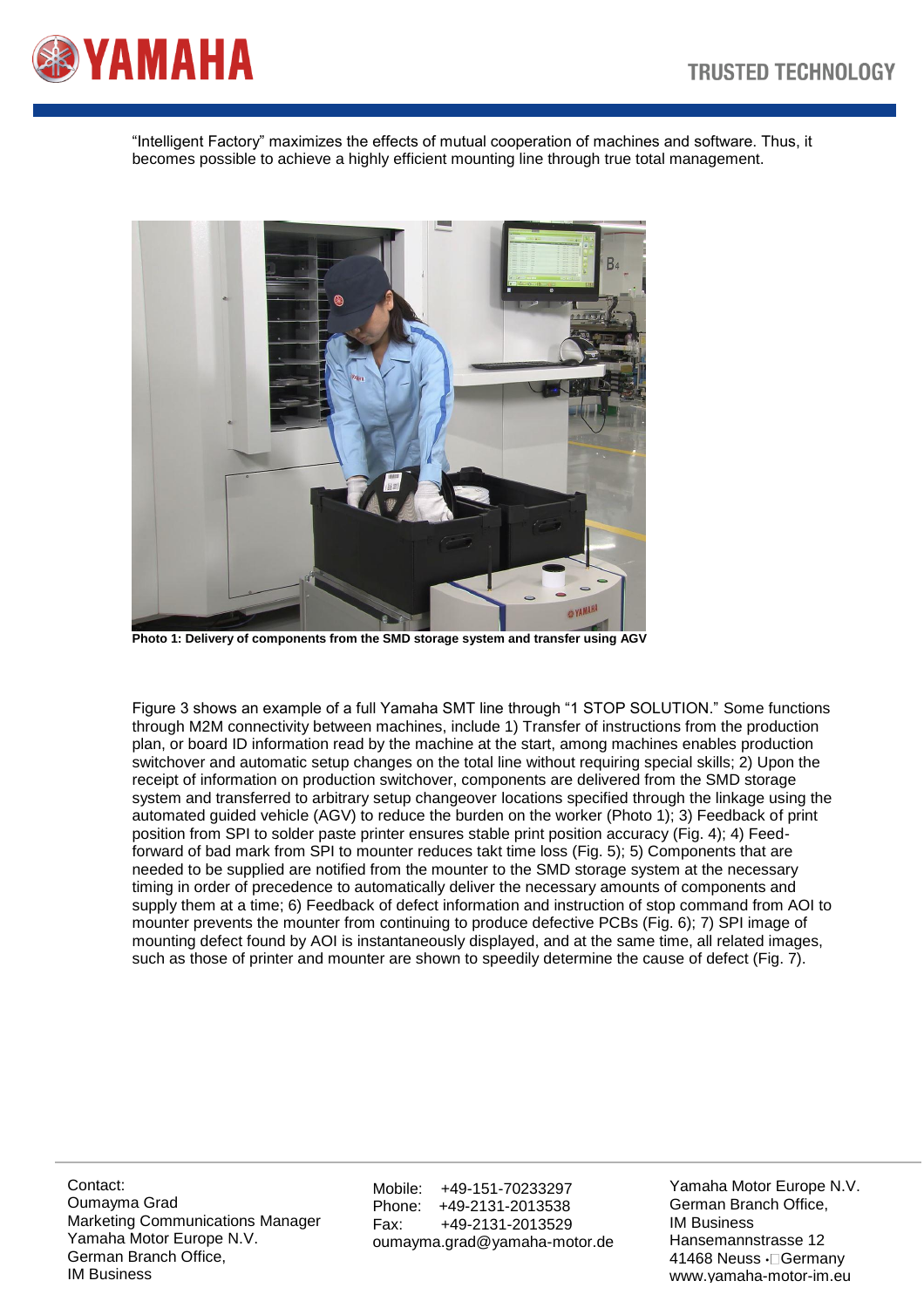





Feedback of defect information and stop command :....<br>Prevents the mounter continues producing defect PCBs **Fig. 4: Feedback of print position from Fig. 6: Feedback of defect information and instruction of SPI to printer stop command from AOI to mounter**



#### **Future Efforts**

Based on the examples given above, advanced M2M through "1 STOP SOLUTION" enables a variety of mutual cooperation functions, and results to reductions of work time, labor and human errors and improvement of quality through speedy implementation of defect countermeasures, thereby bringing out potential capabilities of the whole mounting line and improving efficiency as a whole.

Aside from the above-described examples, Yamaha Motor also provides various mutual cooperation functions unique to Yamaha machines connectivity. In addition, Yamaha is determined to develop further advanced connectivity functions in stages to improve overall efficiency of SMT factories.

### **ABOUT YAMAHA SMT Section**

Yamaha Surface Mount Technology (SMT) Section is a subdivision of Yamaha Motor Robotics Business Unit in Yamaha Motor Corporation. Yamaha surface mount equipment is highly acclaimed in the market for their "module concept" that enables them to keep pace with the trend toward smaller and more diverse electric/electronic parts being mounted on circuit boards.

Yamaha SMT Section has created a strong business in the surface mount industry that enables design and engineering, manufacture, sales and service to be conducted in one comprehensive system. Furthermore, the Company has used its core technologies in the areas of servo-motor control and image recognition technology for vision (camera) systems to develop solder paste printers, 3D solder paste inspection, 3D PCB inspection machines, flip chip hybrid placers and dispensers. This allows Yamaha SMT Section to offer a full line of machines for electric/electronic parts mounting and propose optimum production-line makeup to answer the diversifying needs of today's manufacturers.

Contact: Oumayma Grad Marketing Communications Manager Yamaha Motor Europe N.V. German Branch Office, IM Business

Mobile: +49-151-70233297 Phone: +49-2131-2013538 Fax: +49-2131-2013529 oumayma.grad@yamaha-motor.de